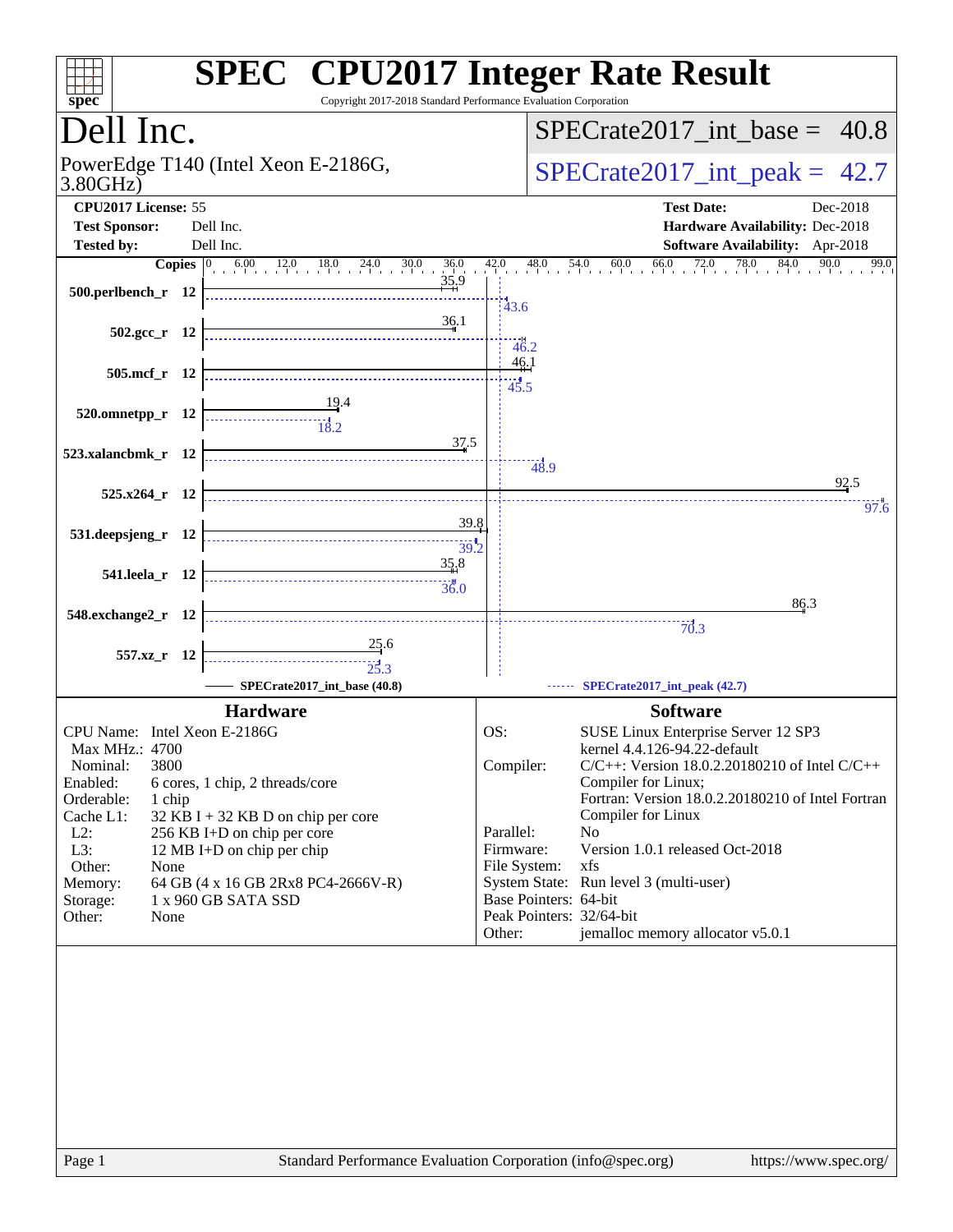

Copyright 2017-2018 Standard Performance Evaluation Corporation

## Dell Inc.

3.80GHz) PowerEdge T140 (Intel Xeon E-2186G,  $\vert$  SPECrate2017 int peak = 42.7

SPECrate2017 int\_base =  $40.8$ 

**[CPU2017 License:](http://www.spec.org/auto/cpu2017/Docs/result-fields.html#CPU2017License)** 55 **[Test Date:](http://www.spec.org/auto/cpu2017/Docs/result-fields.html#TestDate)** Dec-2018 **[Test Sponsor:](http://www.spec.org/auto/cpu2017/Docs/result-fields.html#TestSponsor)** Dell Inc. **[Hardware Availability:](http://www.spec.org/auto/cpu2017/Docs/result-fields.html#HardwareAvailability)** Dec-2018 **[Tested by:](http://www.spec.org/auto/cpu2017/Docs/result-fields.html#Testedby)** Dell Inc. **[Software Availability:](http://www.spec.org/auto/cpu2017/Docs/result-fields.html#SoftwareAvailability)** Apr-2018

### **[Results Table](http://www.spec.org/auto/cpu2017/Docs/result-fields.html#ResultsTable)**

|                                     | <b>Base</b>   |                |        |                | <b>Peak</b> |                |       |               |                |              |                |              |                |              |
|-------------------------------------|---------------|----------------|--------|----------------|-------------|----------------|-------|---------------|----------------|--------------|----------------|--------------|----------------|--------------|
| <b>Benchmark</b>                    | <b>Copies</b> | <b>Seconds</b> | Ratio  | <b>Seconds</b> | Ratio       | <b>Seconds</b> | Ratio | <b>Copies</b> | <b>Seconds</b> | <b>Ratio</b> | <b>Seconds</b> | <b>Ratio</b> | <b>Seconds</b> | <b>Ratio</b> |
| $500$ .perlbench r                  | 12            | 558            | 34.2   | 532            | 35.9        | 524            | 36.5  | 12            | 439            | 43.5         | 438            | 43.7         | 439            | 43.6         |
| $502.\text{gcc\_r}$                 | 12            | 474            | 35.9   | 471            | 36.1        | 470            | 36.2  | 12            | 372            | 45.7         | 368            | 46.2         | 367            | 46.3         |
| $505$ .mcf r                        | 12            | 412            | 47.1   | 424            | 45.7        | 421            | 46.1  | 12            | 426            | 45.5         | 427            | 45.5         | 425            | 45.6         |
| 520.omnetpp_r                       | 12            | 811            | 19.4   | 809            | 19.5        | 819            | 19.2  | 12            | 865            | 18.2         | 864            | 18.2         | 871            | 18.1         |
| 523.xalancbmk r                     | 12            | 337            | 37.5   | 338            | 37.4        | 335            | 37.8  | 12            | 260            | 48.7         | 259            | 48.9         | 259            | 48.9         |
| 525.x264 r                          | 12            | 227            | 92.5   | 227            | 92.4        | 227            | 92.6  | 12            | 215            | 97.7         | 216            | 97.4         | 215            | 97.6         |
| 531.deepsjeng_r                     | 12            | 337            | 40.8   | 345            | 39.8        | 346            | 39.8  | 12            | 351            | 39.2         | 352            | 39.1         | 351            | 39.2         |
| 541.leela_r                         | 12            | 545            | 36.5   | 557            | 35.6        | 554            | 35.8  | 12            | 555            | 35.8         | 552            | 36.0         | 549            | 36.2         |
| 548.exchange2 r                     | 12            | 364            | 86.3   | 364            | 86.4        | 365            | 86.1  | 12            | 447            | 70.3         | 447            | 70.3         | 446            | 70.4         |
| 557.xz r                            | 12            | 507            | 25.6   | 506            | 25.6        | 508            | 25.5  | 12            | 512            | 25.3         | 513            | 25.3         | 511            | 25.3         |
| $SPECrate2017\_int\_base =$<br>40.8 |               |                |        |                |             |                |       |               |                |              |                |              |                |              |
| $CDDAC = 4.047 + 4 = 1.1$           |               |                | $\sim$ |                |             |                |       |               |                |              |                |              |                |              |

**[SPECrate2017\\_int\\_peak =](http://www.spec.org/auto/cpu2017/Docs/result-fields.html#SPECrate2017intpeak) 42.7**

Results appear in the [order in which they were run](http://www.spec.org/auto/cpu2017/Docs/result-fields.html#RunOrder). Bold underlined text [indicates a median measurement](http://www.spec.org/auto/cpu2017/Docs/result-fields.html#Median).

### **[Submit Notes](http://www.spec.org/auto/cpu2017/Docs/result-fields.html#SubmitNotes)**

 The numactl mechanism was used to bind copies to processors. The config file option 'submit' was used to generate numactl commands to bind each copy to a specific processor. For details, please see the config file.

### **[Operating System Notes](http://www.spec.org/auto/cpu2017/Docs/result-fields.html#OperatingSystemNotes)**

Stack size set to unlimited using "ulimit -s unlimited"

### **[General Notes](http://www.spec.org/auto/cpu2017/Docs/result-fields.html#GeneralNotes)**

Environment variables set by runcpu before the start of the run: LD\_LIBRARY\_PATH = "/home/cpu2017/lib/ia32:/home/cpu2017/lib/intel64:/home/cpu2017/je5.0.1-32:/home/cpu2017/je5.0.1-64" Binaries compiled on a system with 1x Intel Core i7-4790 CPU + 32GB RAM memory using Redhat Enterprise Linux 7.4 Yes: The test sponsor attests, as of date of publication, that CVE-2017-5754 (Meltdown) is mitigated in the system as tested and documented. Yes: The test sponsor attests, as of date of publication, that CVE-2017-5753 (Spectre variant 1) is mitigated in the system as tested and documented. Yes: The test sponsor attests, as of date of publication, that CVE-2017-5715 (Spectre variant 2) is mitigated in the system as tested and documented. Transparent Huge Pages enabled by default Prior to runcpu invocation Filesystem page cache synced and cleared with: sync; echo 3> /proc/sys/vm/drop\_caches runcpu command invoked through numactl i.e.:

**(Continued on next page)**

| Page 2<br>Standard Performance Evaluation Corporation (info@spec.org)<br>https://www.spec.org/ |
|------------------------------------------------------------------------------------------------|
|------------------------------------------------------------------------------------------------|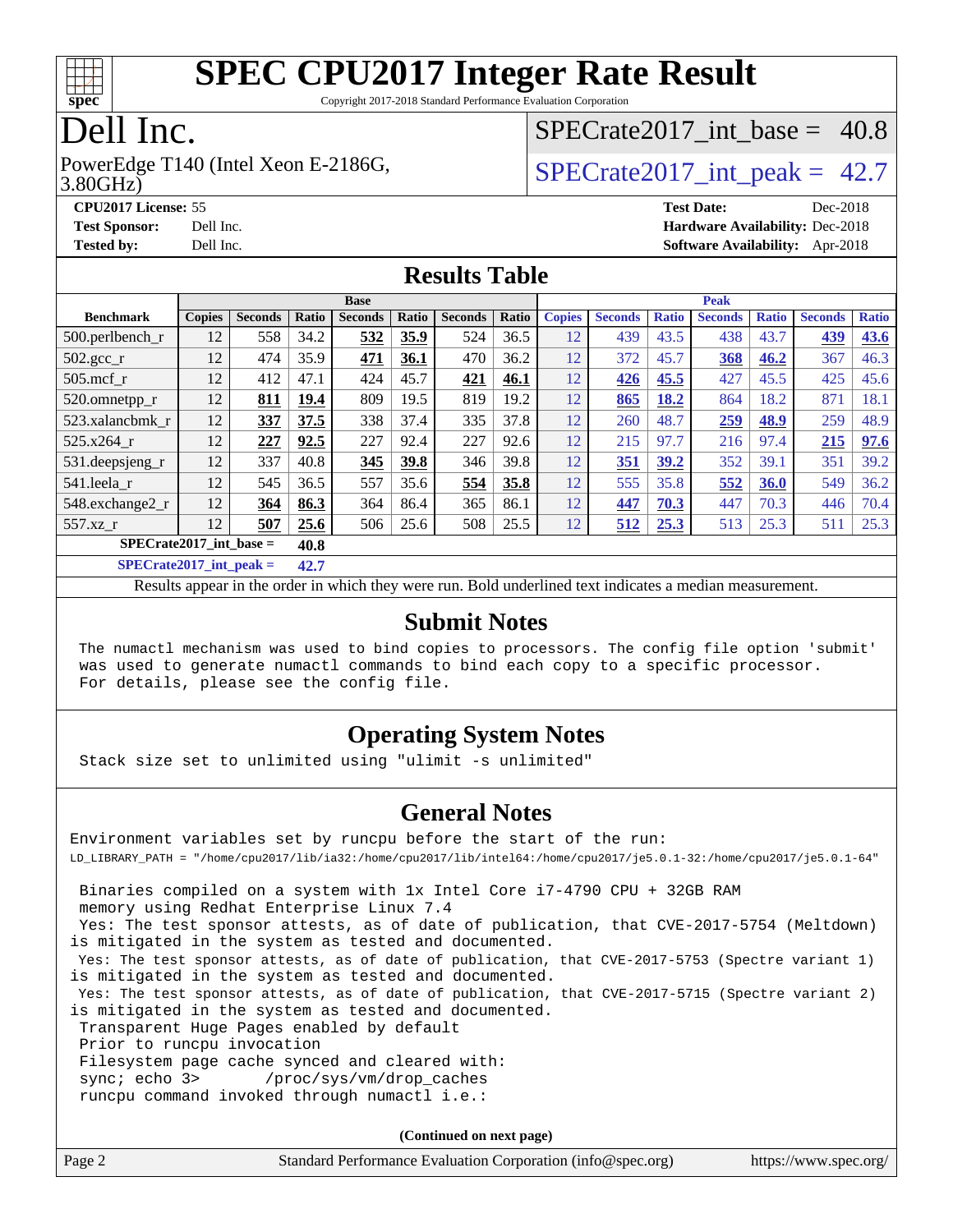

Copyright 2017-2018 Standard Performance Evaluation Corporation

### Dell Inc.

PowerEdge T140 (Intel Xeon E-2186G, 3.80GHz)

SPECrate2017 int\_base =  $40.8$ 

SPECrate  $2017$  int peak = 42.7

**[Tested by:](http://www.spec.org/auto/cpu2017/Docs/result-fields.html#Testedby)** Dell Inc. **[Software Availability:](http://www.spec.org/auto/cpu2017/Docs/result-fields.html#SoftwareAvailability)** Apr-2018

**[CPU2017 License:](http://www.spec.org/auto/cpu2017/Docs/result-fields.html#CPU2017License)** 55 **[Test Date:](http://www.spec.org/auto/cpu2017/Docs/result-fields.html#TestDate)** Dec-2018 **[Test Sponsor:](http://www.spec.org/auto/cpu2017/Docs/result-fields.html#TestSponsor)** Dell Inc. **[Hardware Availability:](http://www.spec.org/auto/cpu2017/Docs/result-fields.html#HardwareAvailability)** Dec-2018

#### **[General Notes \(Continued\)](http://www.spec.org/auto/cpu2017/Docs/result-fields.html#GeneralNotes)**

 numactl --interleave=all runcpu <etc> jemalloc, a general purpose malloc implementation built with the RedHat Enterprise 7.4, and the system compiler gcc 4.8.5 sources available from jemalloc.net or <https://github.com/jemalloc/jemalloc/releases>

### **[Platform Notes](http://www.spec.org/auto/cpu2017/Docs/result-fields.html#PlatformNotes)**

Page 3 Standard Performance Evaluation Corporation [\(info@spec.org\)](mailto:info@spec.org) <https://www.spec.org/> BIOS settings: Virtualization Technology disabled System Profile set to Custom CPU Performance set to Maximum Performance C States set to Autonomous C1E disabled Uncore Frequency set to Dynamic Energy Efficiency Policy set to Performance Memory Patrol Scrub disabled Logical Processor enabled CPU Interconnect Bus Link Power Management disabled PCI ASPM L1 Link Power Management disabled Sysinfo program /home/cpu2017/bin/sysinfo Rev: r5974 of 2018-05-19 9bcde8f2999c33d61f64985e45859ea9 running on linux-gdas Tue Dec 4 08:50:53 2018 SUT (System Under Test) info as seen by some common utilities. For more information on this section, see <https://www.spec.org/cpu2017/Docs/config.html#sysinfo> From /proc/cpuinfo model name : Intel(R) Xeon(R) E-2186G CPU @ 3.80GHz 1 "physical id"s (chips) 12 "processors" cores, siblings (Caution: counting these is hw and system dependent. The following excerpts from /proc/cpuinfo might not be reliable. Use with caution.) cpu cores : 6 siblings : 12 physical 0: cores 0 1 2 3 4 5 From lscpu: Architecture: x86\_64 CPU op-mode(s): 32-bit, 64-bit<br>Byte Order: Little Endian Little Endian  $CPU(s):$  12 On-line CPU(s) list: 0-11 Thread(s) per core: 2 Core(s) per socket: 6 Socket(s): 1 **(Continued on next page)**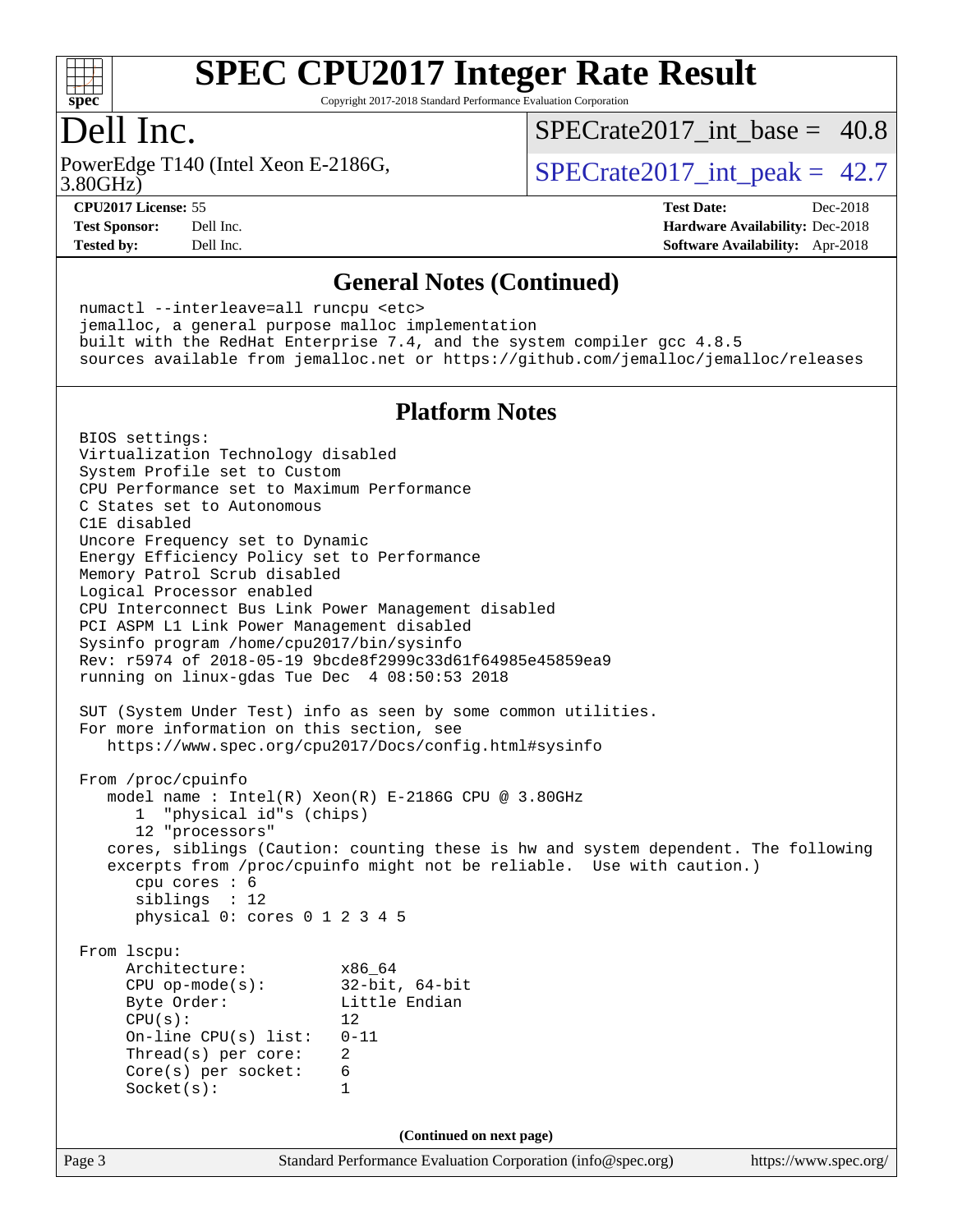

Copyright 2017-2018 Standard Performance Evaluation Corporation

# Dell Inc.

3.80GHz) PowerEdge T140 (Intel Xeon E-2186G,  $SPECTate 2017\_int\_peak = 42.7$ 

[SPECrate2017\\_int\\_base =](http://www.spec.org/auto/cpu2017/Docs/result-fields.html#SPECrate2017intbase) 40.8

**[Tested by:](http://www.spec.org/auto/cpu2017/Docs/result-fields.html#Testedby)** Dell Inc. **[Software Availability:](http://www.spec.org/auto/cpu2017/Docs/result-fields.html#SoftwareAvailability)** Apr-2018

**[CPU2017 License:](http://www.spec.org/auto/cpu2017/Docs/result-fields.html#CPU2017License)** 55 **[Test Date:](http://www.spec.org/auto/cpu2017/Docs/result-fields.html#TestDate)** Dec-2018 **[Test Sponsor:](http://www.spec.org/auto/cpu2017/Docs/result-fields.html#TestSponsor)** Dell Inc. **[Hardware Availability:](http://www.spec.org/auto/cpu2017/Docs/result-fields.html#HardwareAvailability)** Dec-2018

#### **[Platform Notes \(Continued\)](http://www.spec.org/auto/cpu2017/Docs/result-fields.html#PlatformNotes)**

| NUMA $node(s):$                        | 1                                                                                    |
|----------------------------------------|--------------------------------------------------------------------------------------|
| Vendor ID:                             | GenuineIntel                                                                         |
| CPU family:                            | 6                                                                                    |
| Model:                                 | 158                                                                                  |
| Model name:                            | $Intel(R) Xeon(R) E-2186G CPU @ 3.80GHz$                                             |
| Stepping:                              | 10                                                                                   |
| CPU MHz:                               | 4502.403                                                                             |
| $CPU$ $max$ $MHz$ :                    | 4700.0000                                                                            |
| CPU min MHz:                           | 800.0000                                                                             |
| BogoMIPS:                              | 7583.98                                                                              |
| Virtualization:                        | $VT - x$                                                                             |
| L1d cache:                             | 32K                                                                                  |
| Lli cache:                             | 32K                                                                                  |
| $L2$ cache:                            | 256K                                                                                 |
| $L3$ cache:                            | 12288K                                                                               |
| NUMA node0 CPU(s):                     | $0 - 11$                                                                             |
| Flaqs:                                 | fpu vme de pse tsc msr pae mce cx8 apic sep mtrr pge mca cmov                        |
|                                        | pat pse36 clflush dts acpi mmx fxsr sse sse2 ss ht tm pbe syscall nx pdpe1gb rdtscp  |
|                                        | lm constant_tsc art arch_perfmon pebs bts rep_good nopl xtopology nonstop_tsc        |
|                                        | aperfmperf eagerfpu pni pclmulqdq dtes64 monitor ds_cpl vmx smx est tm2 ssse3 sdbg   |
|                                        | fma cx16 xtpr pdcm pcid sse4_1 sse4_2 x2apic movbe popcnt tsc_deadline_timer aes     |
|                                        | xsave avx f16c rdrand lahf_lm abm 3dnowprefetch ida arat epb invpcid_single pln pts  |
|                                        | dtherm hwp hwp_act_window hwp_epp intel_pt rsb_ctxsw spec_ctrl stibp retpoline       |
|                                        | kaiser tpr_shadow vnmi flexpriority ept vpid fsgsbase tsc_adjust bmil hle avx2 smep  |
|                                        | bmi2 erms invpcid rtm mpx rdseed adx smap clflushopt xsaveopt xsavec xgetbvl         |
|                                        |                                                                                      |
| /proc/cpuinfo cache data               |                                                                                      |
| cache size : 12288 KB                  |                                                                                      |
|                                        |                                                                                      |
| physical chip.                         | From numactl --hardware WARNING: a numactl 'node' might or might not correspond to a |
| available: 1 nodes (0)                 |                                                                                      |
| node 0 cpus: 0 1 2 3 4 5 6 7 8 9 10 11 |                                                                                      |
| node 0 size: 64276 MB                  |                                                                                      |
| node 0 free: 63800 MB                  |                                                                                      |
| node distances:                        |                                                                                      |
| node 0                                 |                                                                                      |
| 0: 10                                  |                                                                                      |
|                                        |                                                                                      |
| From /proc/meminfo                     |                                                                                      |
| 65818632 kB<br>MemTotal:               |                                                                                      |
| HugePages_Total:<br>0                  |                                                                                      |
| Hugepagesize:<br>2048 kB               |                                                                                      |
|                                        |                                                                                      |
| /usr/bin/lsb_release -d                |                                                                                      |
| SUSE Linux Enterprise Server 12 SP3    |                                                                                      |
|                                        |                                                                                      |
|                                        |                                                                                      |
|                                        | (Continued on next page)                                                             |
|                                        |                                                                                      |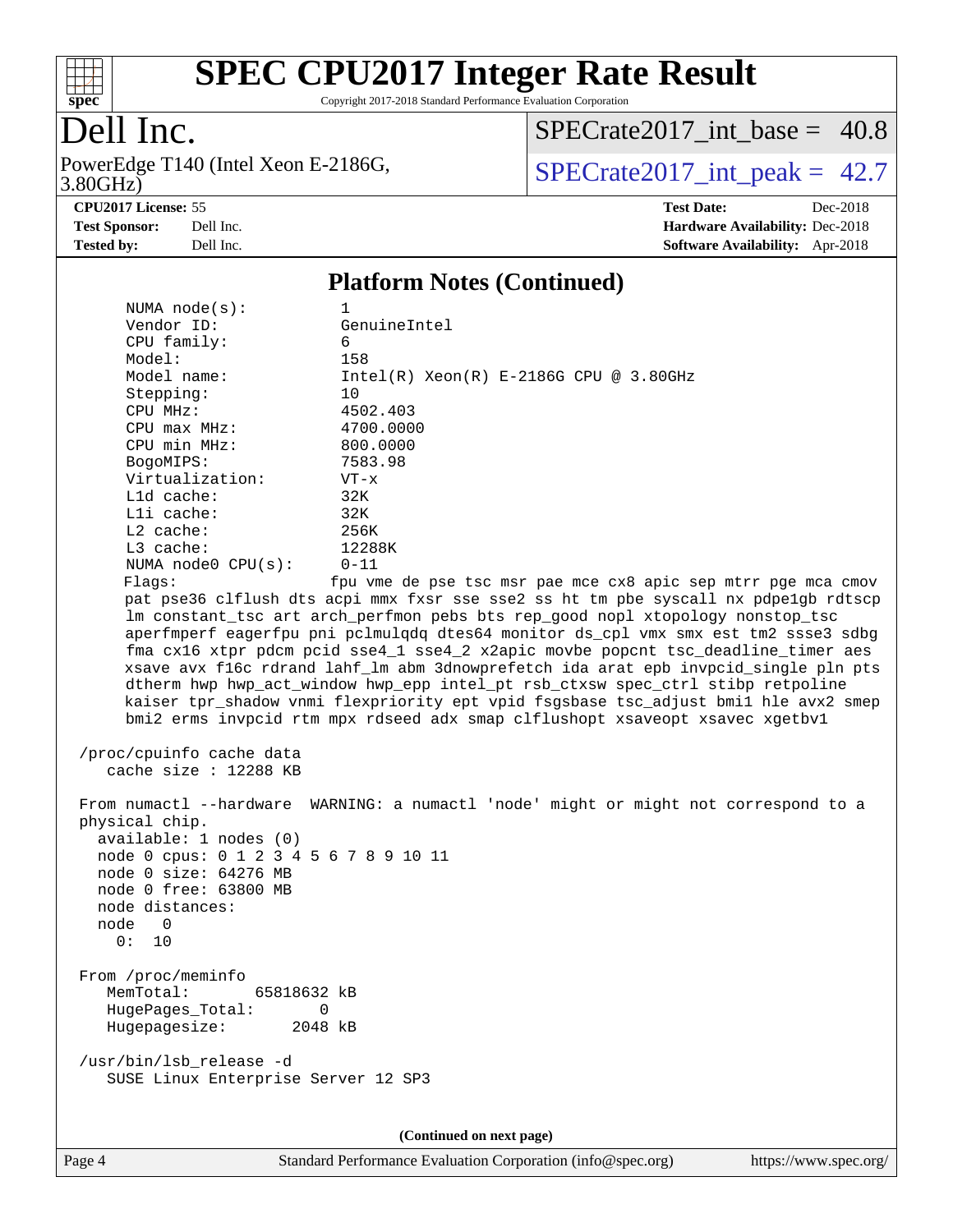

Copyright 2017-2018 Standard Performance Evaluation Corporation

## Dell Inc.

PowerEdge T140 (Intel Xeon E-2186G, 3.80GHz)

SPECrate2017 int\_base =  $40.8$ 

SPECrate  $2017$  int peak = 42.7

**[Tested by:](http://www.spec.org/auto/cpu2017/Docs/result-fields.html#Testedby)** Dell Inc. **[Software Availability:](http://www.spec.org/auto/cpu2017/Docs/result-fields.html#SoftwareAvailability)** Apr-2018

**[CPU2017 License:](http://www.spec.org/auto/cpu2017/Docs/result-fields.html#CPU2017License)** 55 **[Test Date:](http://www.spec.org/auto/cpu2017/Docs/result-fields.html#TestDate)** Dec-2018 **[Test Sponsor:](http://www.spec.org/auto/cpu2017/Docs/result-fields.html#TestSponsor)** Dell Inc. **[Hardware Availability:](http://www.spec.org/auto/cpu2017/Docs/result-fields.html#HardwareAvailability)** Dec-2018

#### **[Platform Notes \(Continued\)](http://www.spec.org/auto/cpu2017/Docs/result-fields.html#PlatformNotes)**

 From /etc/\*release\* /etc/\*version\* SuSE-release: SUSE Linux Enterprise Server 12 (x86\_64) VERSION = 12 PATCHLEVEL = 3 # This file is deprecated and will be removed in a future service pack or release. # Please check /etc/os-release for details about this release. os-release: NAME="SLES" VERSION="12-SP3" VERSION\_ID="12.3" PRETTY NAME="SUSE Linux Enterprise Server 12 SP3" ID="sles" ANSI\_COLOR="0;32" CPE\_NAME="cpe:/o:suse:sles:12:sp3" uname -a: Linux linux-gdas 4.4.126-94.22-default #1 SMP Wed Apr 11 07:45:03 UTC 2018 (9649989) x86\_64 x86\_64 x86\_64 GNU/Linux Kernel self-reported vulnerability status: CVE-2017-5754 (Meltdown): Mitigation: PTI CVE-2017-5753 (Spectre variant 1): Mitigation: \_\_user pointer sanitization CVE-2017-5715 (Spectre variant 2): Mitigation: IBRS+IBPB run-level 3 Dec 4 08:50 last=5 SPEC is set to: /home/cpu2017 Filesystem Type Size Used Avail Use% Mounted on /dev/sda3 xfs 605G 39G 566G 7% / Additional information from dmidecode follows. WARNING: Use caution when you interpret this section. The 'dmidecode' program reads system data which is "intended to allow hardware to be accurately determined", but the intent may not be met, as there are frequent changes to hardware, firmware, and the "DMTF SMBIOS" standard. BIOS Dell Inc. 1.0.1 10/19/2018 Memory: 3x 00AD00000A02 HMA82GU7CJR8N-VK 16 GB 2 rank 2666 1x 00AD00000A07 HMA82GU7CJR8N-VK 16 GB 2 rank 2666 (End of data from sysinfo program)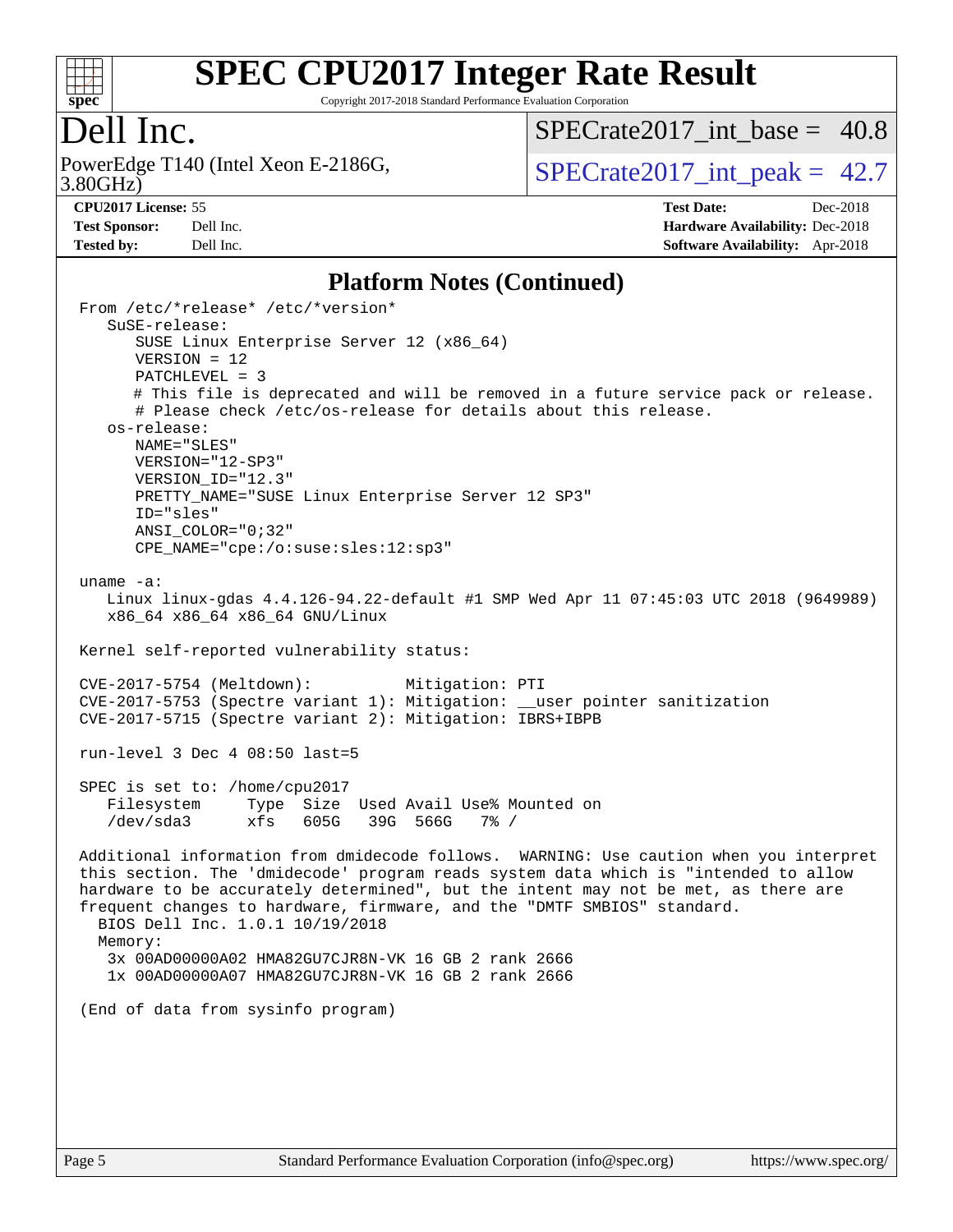

Copyright 2017-2018 Standard Performance Evaluation Corporation

## Dell Inc.

PowerEdge T140 (Intel Xeon E-2186G, 3.80GHz)

 $SPECTate2017\_int\_base = 40.8$ 

 $SPECrate2017\_int\_peak = 42.7$ 

**[CPU2017 License:](http://www.spec.org/auto/cpu2017/Docs/result-fields.html#CPU2017License)** 55 **[Test Date:](http://www.spec.org/auto/cpu2017/Docs/result-fields.html#TestDate)** Dec-2018 **[Test Sponsor:](http://www.spec.org/auto/cpu2017/Docs/result-fields.html#TestSponsor)** Dell Inc. **[Hardware Availability:](http://www.spec.org/auto/cpu2017/Docs/result-fields.html#HardwareAvailability)** Dec-2018 **[Tested by:](http://www.spec.org/auto/cpu2017/Docs/result-fields.html#Testedby)** Dell Inc. **[Software Availability:](http://www.spec.org/auto/cpu2017/Docs/result-fields.html#SoftwareAvailability)** Apr-2018

### **[Compiler Version Notes](http://www.spec.org/auto/cpu2017/Docs/result-fields.html#CompilerVersionNotes)**

| 500.perlbench_r(base) 502.gcc_r(base) 505.mcf_r(base) 525.x264_r(base)<br>CC.<br>$557. xz_r(base)$                      |
|-------------------------------------------------------------------------------------------------------------------------|
| icc (ICC) 18.0.2 20180210<br>Copyright (C) 1985-2018 Intel Corporation. All rights reserved.                            |
| 500.perlbench_r(peak) 502.gcc_r(peak) 505.mcf_r(peak) 525.x264_r(peak)<br>CC<br>$557. xz_r (peak)$                      |
| icc (ICC) 18.0.2 20180210<br>Copyright (C) 1985-2018 Intel Corporation. All rights reserved.                            |
| CXXC 520.omnetpp_r(base) 523.xalancbmk_r(base) 531.deepsjeng_r(base)<br>541.leela r(base)                               |
| icpc (ICC) 18.0.2 20180210<br>Copyright (C) 1985-2018 Intel Corporation. All rights reserved.                           |
| CXXC 520.omnetpp $r(\text{peak})$ 523.xalancbmk $r(\text{peak})$ 531.deepsjeng $r(\text{peak})$<br>$541.$ leela r(peak) |
| icpc (ICC) 18.0.2 20180210<br>Copyright (C) 1985-2018 Intel Corporation. All rights reserved.                           |
| $548$ . exchange $2 r(base)$<br>FC.                                                                                     |
| ifort (IFORT) 18.0.2 20180210<br>Copyright (C) 1985-2018 Intel Corporation. All rights reserved.                        |
| $548$ . exchange $2\degree$ r (peak)<br>FC.                                                                             |
| ifort (IFORT) 18.0.2 20180210<br>Copyright (C) 1985-2018 Intel Corporation. All rights reserved.                        |
|                                                                                                                         |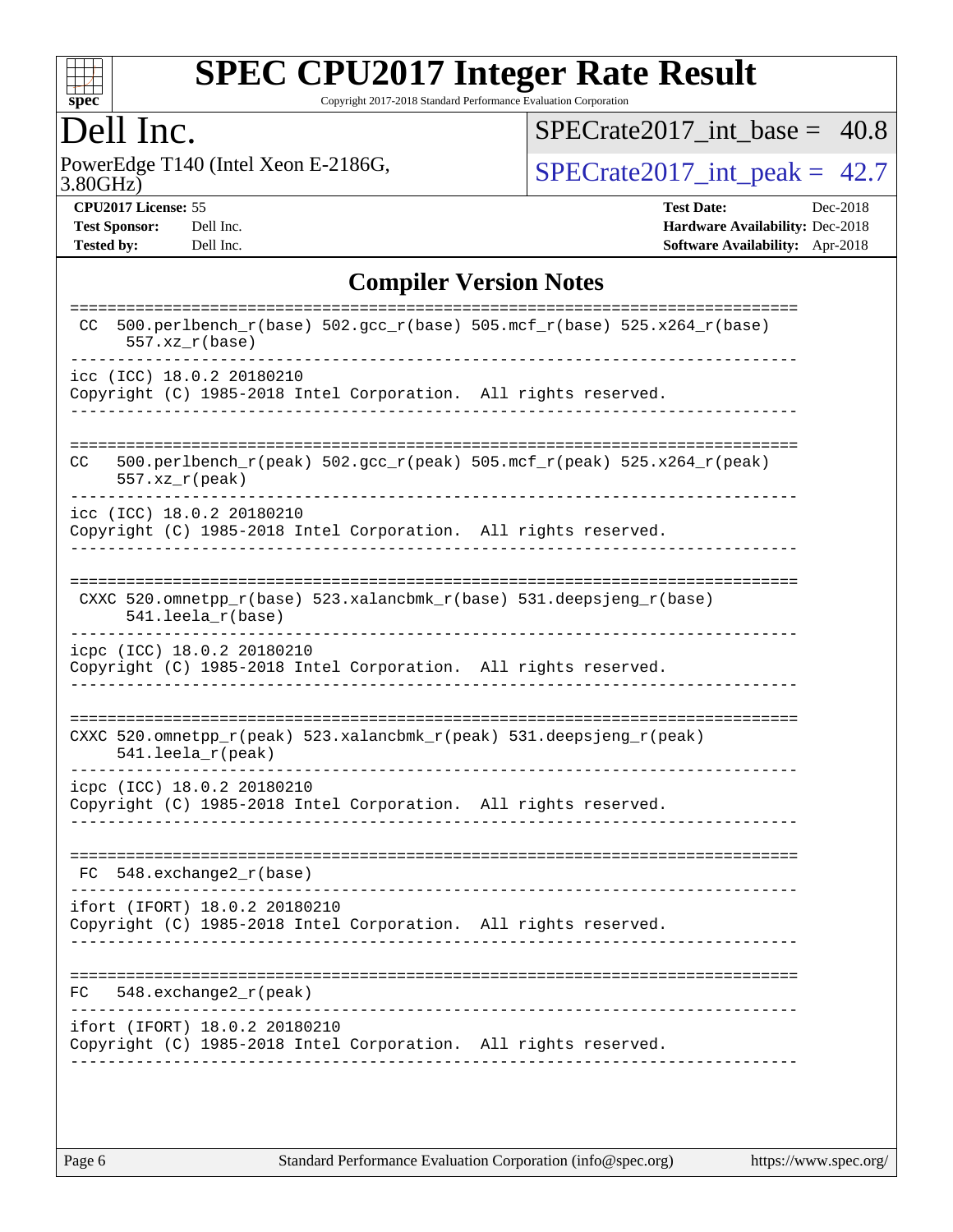

Copyright 2017-2018 Standard Performance Evaluation Corporation

## Dell Inc.

PowerEdge T140 (Intel Xeon E-2186G, 3.80GHz)

SPECrate2017 int\_base =  $40.8$ 

SPECrate  $2017$  int peak = 42.7

**[CPU2017 License:](http://www.spec.org/auto/cpu2017/Docs/result-fields.html#CPU2017License)** 55 **[Test Date:](http://www.spec.org/auto/cpu2017/Docs/result-fields.html#TestDate)** Dec-2018 **[Test Sponsor:](http://www.spec.org/auto/cpu2017/Docs/result-fields.html#TestSponsor)** Dell Inc. **[Hardware Availability:](http://www.spec.org/auto/cpu2017/Docs/result-fields.html#HardwareAvailability)** Dec-2018 **[Tested by:](http://www.spec.org/auto/cpu2017/Docs/result-fields.html#Testedby)** Dell Inc. **[Software Availability:](http://www.spec.org/auto/cpu2017/Docs/result-fields.html#SoftwareAvailability)** Apr-2018

### **[Base Compiler Invocation](http://www.spec.org/auto/cpu2017/Docs/result-fields.html#BaseCompilerInvocation)**

[C benchmarks](http://www.spec.org/auto/cpu2017/Docs/result-fields.html#Cbenchmarks): [icc -m64 -std=c11](http://www.spec.org/cpu2017/results/res2018q4/cpu2017-20181210-10195.flags.html#user_CCbase_intel_icc_64bit_c11_33ee0cdaae7deeeab2a9725423ba97205ce30f63b9926c2519791662299b76a0318f32ddfffdc46587804de3178b4f9328c46fa7c2b0cd779d7a61945c91cd35)

[C++ benchmarks:](http://www.spec.org/auto/cpu2017/Docs/result-fields.html#CXXbenchmarks) [icpc -m64](http://www.spec.org/cpu2017/results/res2018q4/cpu2017-20181210-10195.flags.html#user_CXXbase_intel_icpc_64bit_4ecb2543ae3f1412ef961e0650ca070fec7b7afdcd6ed48761b84423119d1bf6bdf5cad15b44d48e7256388bc77273b966e5eb805aefd121eb22e9299b2ec9d9)

[Fortran benchmarks](http://www.spec.org/auto/cpu2017/Docs/result-fields.html#Fortranbenchmarks): [ifort -m64](http://www.spec.org/cpu2017/results/res2018q4/cpu2017-20181210-10195.flags.html#user_FCbase_intel_ifort_64bit_24f2bb282fbaeffd6157abe4f878425411749daecae9a33200eee2bee2fe76f3b89351d69a8130dd5949958ce389cf37ff59a95e7a40d588e8d3a57e0c3fd751)

### **[Base Portability Flags](http://www.spec.org/auto/cpu2017/Docs/result-fields.html#BasePortabilityFlags)**

 500.perlbench\_r: [-DSPEC\\_LP64](http://www.spec.org/cpu2017/results/res2018q4/cpu2017-20181210-10195.flags.html#b500.perlbench_r_basePORTABILITY_DSPEC_LP64) [-DSPEC\\_LINUX\\_X64](http://www.spec.org/cpu2017/results/res2018q4/cpu2017-20181210-10195.flags.html#b500.perlbench_r_baseCPORTABILITY_DSPEC_LINUX_X64) 502.gcc\_r: [-DSPEC\\_LP64](http://www.spec.org/cpu2017/results/res2018q4/cpu2017-20181210-10195.flags.html#suite_basePORTABILITY502_gcc_r_DSPEC_LP64) 505.mcf\_r: [-DSPEC\\_LP64](http://www.spec.org/cpu2017/results/res2018q4/cpu2017-20181210-10195.flags.html#suite_basePORTABILITY505_mcf_r_DSPEC_LP64) 520.omnetpp\_r: [-DSPEC\\_LP64](http://www.spec.org/cpu2017/results/res2018q4/cpu2017-20181210-10195.flags.html#suite_basePORTABILITY520_omnetpp_r_DSPEC_LP64) 523.xalancbmk\_r: [-DSPEC\\_LP64](http://www.spec.org/cpu2017/results/res2018q4/cpu2017-20181210-10195.flags.html#suite_basePORTABILITY523_xalancbmk_r_DSPEC_LP64) [-DSPEC\\_LINUX](http://www.spec.org/cpu2017/results/res2018q4/cpu2017-20181210-10195.flags.html#b523.xalancbmk_r_baseCXXPORTABILITY_DSPEC_LINUX) 525.x264\_r: [-DSPEC\\_LP64](http://www.spec.org/cpu2017/results/res2018q4/cpu2017-20181210-10195.flags.html#suite_basePORTABILITY525_x264_r_DSPEC_LP64) 531.deepsjeng\_r: [-DSPEC\\_LP64](http://www.spec.org/cpu2017/results/res2018q4/cpu2017-20181210-10195.flags.html#suite_basePORTABILITY531_deepsjeng_r_DSPEC_LP64) 541.leela\_r: [-DSPEC\\_LP64](http://www.spec.org/cpu2017/results/res2018q4/cpu2017-20181210-10195.flags.html#suite_basePORTABILITY541_leela_r_DSPEC_LP64) 548.exchange2\_r: [-DSPEC\\_LP64](http://www.spec.org/cpu2017/results/res2018q4/cpu2017-20181210-10195.flags.html#suite_basePORTABILITY548_exchange2_r_DSPEC_LP64) 557.xz\_r: [-DSPEC\\_LP64](http://www.spec.org/cpu2017/results/res2018q4/cpu2017-20181210-10195.flags.html#suite_basePORTABILITY557_xz_r_DSPEC_LP64)

### **[Base Optimization Flags](http://www.spec.org/auto/cpu2017/Docs/result-fields.html#BaseOptimizationFlags)**

[C benchmarks](http://www.spec.org/auto/cpu2017/Docs/result-fields.html#Cbenchmarks):

[-Wl,-z,muldefs](http://www.spec.org/cpu2017/results/res2018q4/cpu2017-20181210-10195.flags.html#user_CCbase_link_force_multiple1_b4cbdb97b34bdee9ceefcfe54f4c8ea74255f0b02a4b23e853cdb0e18eb4525ac79b5a88067c842dd0ee6996c24547a27a4b99331201badda8798ef8a743f577) [-xCORE-AVX2](http://www.spec.org/cpu2017/results/res2018q4/cpu2017-20181210-10195.flags.html#user_CCbase_f-xCORE-AVX2) [-ipo](http://www.spec.org/cpu2017/results/res2018q4/cpu2017-20181210-10195.flags.html#user_CCbase_f-ipo) [-O3](http://www.spec.org/cpu2017/results/res2018q4/cpu2017-20181210-10195.flags.html#user_CCbase_f-O3) [-no-prec-div](http://www.spec.org/cpu2017/results/res2018q4/cpu2017-20181210-10195.flags.html#user_CCbase_f-no-prec-div) [-qopt-mem-layout-trans=3](http://www.spec.org/cpu2017/results/res2018q4/cpu2017-20181210-10195.flags.html#user_CCbase_f-qopt-mem-layout-trans_de80db37974c74b1f0e20d883f0b675c88c3b01e9d123adea9b28688d64333345fb62bc4a798493513fdb68f60282f9a726aa07f478b2f7113531aecce732043) [-L/usr/local/je5.0.1-64/lib](http://www.spec.org/cpu2017/results/res2018q4/cpu2017-20181210-10195.flags.html#user_CCbase_jemalloc_link_path64_4b10a636b7bce113509b17f3bd0d6226c5fb2346b9178c2d0232c14f04ab830f976640479e5c33dc2bcbbdad86ecfb6634cbbd4418746f06f368b512fced5394) [-ljemalloc](http://www.spec.org/cpu2017/results/res2018q4/cpu2017-20181210-10195.flags.html#user_CCbase_jemalloc_link_lib_d1249b907c500fa1c0672f44f562e3d0f79738ae9e3c4a9c376d49f265a04b9c99b167ecedbf6711b3085be911c67ff61f150a17b3472be731631ba4d0471706)

[C++ benchmarks:](http://www.spec.org/auto/cpu2017/Docs/result-fields.html#CXXbenchmarks)

[-Wl,-z,muldefs](http://www.spec.org/cpu2017/results/res2018q4/cpu2017-20181210-10195.flags.html#user_CXXbase_link_force_multiple1_b4cbdb97b34bdee9ceefcfe54f4c8ea74255f0b02a4b23e853cdb0e18eb4525ac79b5a88067c842dd0ee6996c24547a27a4b99331201badda8798ef8a743f577) [-xCORE-AVX2](http://www.spec.org/cpu2017/results/res2018q4/cpu2017-20181210-10195.flags.html#user_CXXbase_f-xCORE-AVX2) [-ipo](http://www.spec.org/cpu2017/results/res2018q4/cpu2017-20181210-10195.flags.html#user_CXXbase_f-ipo) [-O3](http://www.spec.org/cpu2017/results/res2018q4/cpu2017-20181210-10195.flags.html#user_CXXbase_f-O3) [-no-prec-div](http://www.spec.org/cpu2017/results/res2018q4/cpu2017-20181210-10195.flags.html#user_CXXbase_f-no-prec-div) [-qopt-mem-layout-trans=3](http://www.spec.org/cpu2017/results/res2018q4/cpu2017-20181210-10195.flags.html#user_CXXbase_f-qopt-mem-layout-trans_de80db37974c74b1f0e20d883f0b675c88c3b01e9d123adea9b28688d64333345fb62bc4a798493513fdb68f60282f9a726aa07f478b2f7113531aecce732043) [-L/usr/local/je5.0.1-64/lib](http://www.spec.org/cpu2017/results/res2018q4/cpu2017-20181210-10195.flags.html#user_CXXbase_jemalloc_link_path64_4b10a636b7bce113509b17f3bd0d6226c5fb2346b9178c2d0232c14f04ab830f976640479e5c33dc2bcbbdad86ecfb6634cbbd4418746f06f368b512fced5394) [-ljemalloc](http://www.spec.org/cpu2017/results/res2018q4/cpu2017-20181210-10195.flags.html#user_CXXbase_jemalloc_link_lib_d1249b907c500fa1c0672f44f562e3d0f79738ae9e3c4a9c376d49f265a04b9c99b167ecedbf6711b3085be911c67ff61f150a17b3472be731631ba4d0471706)

[Fortran benchmarks](http://www.spec.org/auto/cpu2017/Docs/result-fields.html#Fortranbenchmarks):

[-Wl,-z,muldefs](http://www.spec.org/cpu2017/results/res2018q4/cpu2017-20181210-10195.flags.html#user_FCbase_link_force_multiple1_b4cbdb97b34bdee9ceefcfe54f4c8ea74255f0b02a4b23e853cdb0e18eb4525ac79b5a88067c842dd0ee6996c24547a27a4b99331201badda8798ef8a743f577) [-xCORE-AVX2](http://www.spec.org/cpu2017/results/res2018q4/cpu2017-20181210-10195.flags.html#user_FCbase_f-xCORE-AVX2) [-ipo](http://www.spec.org/cpu2017/results/res2018q4/cpu2017-20181210-10195.flags.html#user_FCbase_f-ipo) [-O3](http://www.spec.org/cpu2017/results/res2018q4/cpu2017-20181210-10195.flags.html#user_FCbase_f-O3) [-no-prec-div](http://www.spec.org/cpu2017/results/res2018q4/cpu2017-20181210-10195.flags.html#user_FCbase_f-no-prec-div) [-qopt-mem-layout-trans=3](http://www.spec.org/cpu2017/results/res2018q4/cpu2017-20181210-10195.flags.html#user_FCbase_f-qopt-mem-layout-trans_de80db37974c74b1f0e20d883f0b675c88c3b01e9d123adea9b28688d64333345fb62bc4a798493513fdb68f60282f9a726aa07f478b2f7113531aecce732043) [-nostandard-realloc-lhs](http://www.spec.org/cpu2017/results/res2018q4/cpu2017-20181210-10195.flags.html#user_FCbase_f_2003_std_realloc_82b4557e90729c0f113870c07e44d33d6f5a304b4f63d4c15d2d0f1fab99f5daaed73bdb9275d9ae411527f28b936061aa8b9c8f2d63842963b95c9dd6426b8a) [-L/usr/local/je5.0.1-64/lib](http://www.spec.org/cpu2017/results/res2018q4/cpu2017-20181210-10195.flags.html#user_FCbase_jemalloc_link_path64_4b10a636b7bce113509b17f3bd0d6226c5fb2346b9178c2d0232c14f04ab830f976640479e5c33dc2bcbbdad86ecfb6634cbbd4418746f06f368b512fced5394) [-ljemalloc](http://www.spec.org/cpu2017/results/res2018q4/cpu2017-20181210-10195.flags.html#user_FCbase_jemalloc_link_lib_d1249b907c500fa1c0672f44f562e3d0f79738ae9e3c4a9c376d49f265a04b9c99b167ecedbf6711b3085be911c67ff61f150a17b3472be731631ba4d0471706)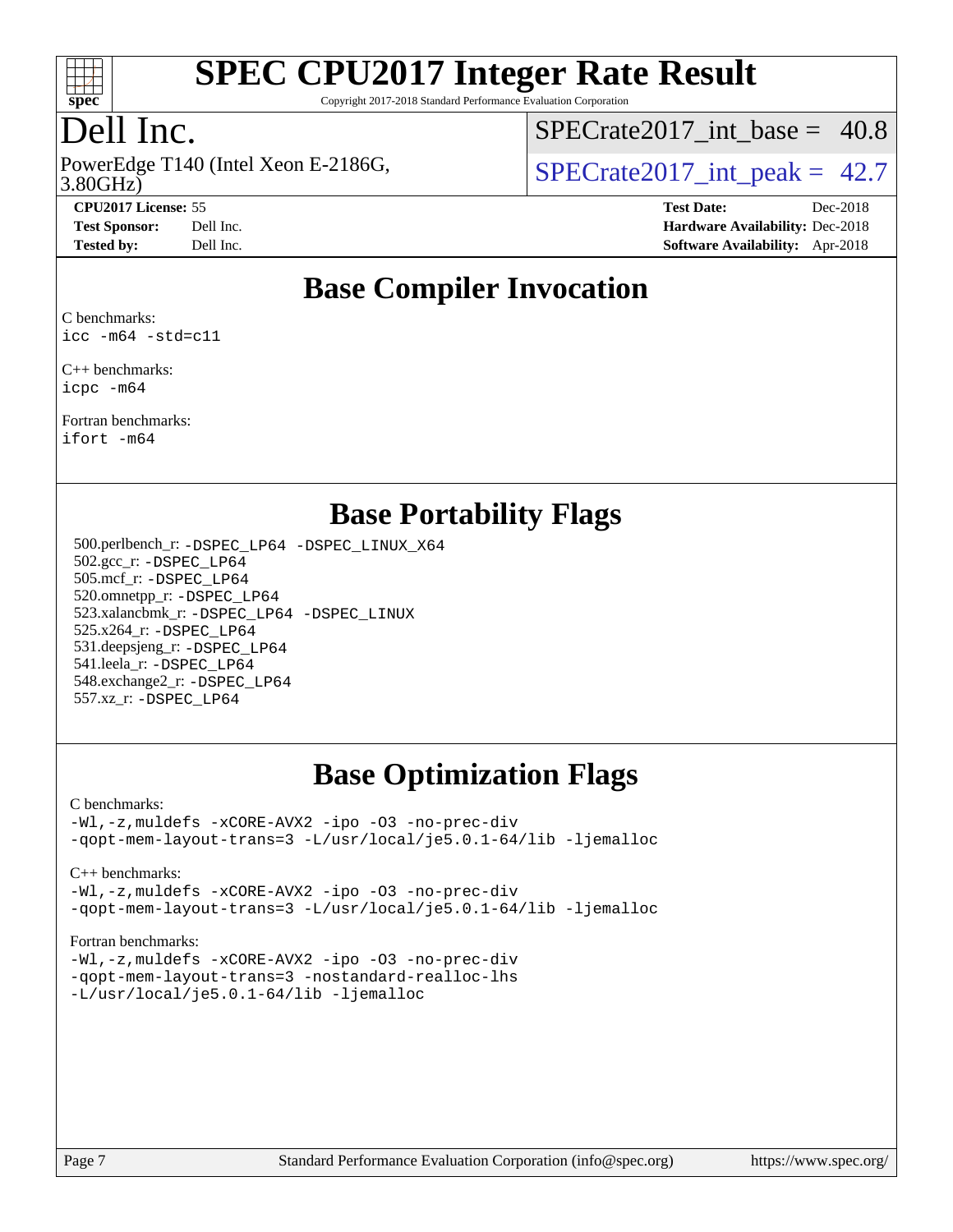

Copyright 2017-2018 Standard Performance Evaluation Corporation

## Dell Inc.

PowerEdge T140 (Intel Xeon E-2186G, 3.80GHz)

SPECrate2017 int\_base =  $40.8$ 

SPECrate  $2017$  int peak = 42.7

**[CPU2017 License:](http://www.spec.org/auto/cpu2017/Docs/result-fields.html#CPU2017License)** 55 **[Test Date:](http://www.spec.org/auto/cpu2017/Docs/result-fields.html#TestDate)** Dec-2018 **[Test Sponsor:](http://www.spec.org/auto/cpu2017/Docs/result-fields.html#TestSponsor)** Dell Inc. **[Hardware Availability:](http://www.spec.org/auto/cpu2017/Docs/result-fields.html#HardwareAvailability)** Dec-2018 **[Tested by:](http://www.spec.org/auto/cpu2017/Docs/result-fields.html#Testedby)** Dell Inc. **[Software Availability:](http://www.spec.org/auto/cpu2017/Docs/result-fields.html#SoftwareAvailability)** Apr-2018

### **[Peak Compiler Invocation](http://www.spec.org/auto/cpu2017/Docs/result-fields.html#PeakCompilerInvocation)**

[C benchmarks \(except as noted below\)](http://www.spec.org/auto/cpu2017/Docs/result-fields.html#Cbenchmarksexceptasnotedbelow): [icc -m64 -std=c11](http://www.spec.org/cpu2017/results/res2018q4/cpu2017-20181210-10195.flags.html#user_CCpeak_intel_icc_64bit_c11_33ee0cdaae7deeeab2a9725423ba97205ce30f63b9926c2519791662299b76a0318f32ddfffdc46587804de3178b4f9328c46fa7c2b0cd779d7a61945c91cd35)

502.gcc\_r: [icc -m32 -std=c11 -L/home/prasadj/specdev/IC18u2\\_Internal/lin\\_18\\_0\\_20180210/compiler/lib/ia32\\_lin](http://www.spec.org/cpu2017/results/res2018q4/cpu2017-20181210-10195.flags.html#user_peakCCLD502_gcc_r_intel_icc_a481ac844e7127046fad14d498c730a1848fa901fbbb2c3dfdd5e9fbbac777c8009953946d55d8b6afe8ed0da70dd2b4f8dedbdf7ab1ee211ba70d24a5d89f85)

[C++ benchmarks \(except as noted below\):](http://www.spec.org/auto/cpu2017/Docs/result-fields.html#CXXbenchmarksexceptasnotedbelow) [icpc -m64](http://www.spec.org/cpu2017/results/res2018q4/cpu2017-20181210-10195.flags.html#user_CXXpeak_intel_icpc_64bit_4ecb2543ae3f1412ef961e0650ca070fec7b7afdcd6ed48761b84423119d1bf6bdf5cad15b44d48e7256388bc77273b966e5eb805aefd121eb22e9299b2ec9d9)

523.xalancbmk\_r: [icpc -m32 -L/home/prasadj/specdev/IC18u2\\_Internal/lin\\_18\\_0\\_20180210/compiler/lib/ia32\\_lin](http://www.spec.org/cpu2017/results/res2018q4/cpu2017-20181210-10195.flags.html#user_peakCXXLD523_xalancbmk_r_intel_icpc_c6d030cd79af6ea7d6fb64c57e8fe7ae8fe0b96fc5a3b3f4a10e3273b3d7fa9decd8263f6330cef23f751cb093a69fae84a2bf4c243500a8eed069248128076f)

[Fortran benchmarks:](http://www.spec.org/auto/cpu2017/Docs/result-fields.html#Fortranbenchmarks) [ifort -m64](http://www.spec.org/cpu2017/results/res2018q4/cpu2017-20181210-10195.flags.html#user_FCpeak_intel_ifort_64bit_24f2bb282fbaeffd6157abe4f878425411749daecae9a33200eee2bee2fe76f3b89351d69a8130dd5949958ce389cf37ff59a95e7a40d588e8d3a57e0c3fd751)

## **[Peak Portability Flags](http://www.spec.org/auto/cpu2017/Docs/result-fields.html#PeakPortabilityFlags)**

 500.perlbench\_r: [-DSPEC\\_LP64](http://www.spec.org/cpu2017/results/res2018q4/cpu2017-20181210-10195.flags.html#b500.perlbench_r_peakPORTABILITY_DSPEC_LP64) [-DSPEC\\_LINUX\\_X64](http://www.spec.org/cpu2017/results/res2018q4/cpu2017-20181210-10195.flags.html#b500.perlbench_r_peakCPORTABILITY_DSPEC_LINUX_X64) 502.gcc\_r: [-D\\_FILE\\_OFFSET\\_BITS=64](http://www.spec.org/cpu2017/results/res2018q4/cpu2017-20181210-10195.flags.html#user_peakPORTABILITY502_gcc_r_file_offset_bits_64_5ae949a99b284ddf4e95728d47cb0843d81b2eb0e18bdfe74bbf0f61d0b064f4bda2f10ea5eb90e1dcab0e84dbc592acfc5018bc955c18609f94ddb8d550002c) 505.mcf\_r: [-DSPEC\\_LP64](http://www.spec.org/cpu2017/results/res2018q4/cpu2017-20181210-10195.flags.html#suite_peakPORTABILITY505_mcf_r_DSPEC_LP64) 520.omnetpp\_r: [-DSPEC\\_LP64](http://www.spec.org/cpu2017/results/res2018q4/cpu2017-20181210-10195.flags.html#suite_peakPORTABILITY520_omnetpp_r_DSPEC_LP64) 523.xalancbmk\_r: [-D\\_FILE\\_OFFSET\\_BITS=64](http://www.spec.org/cpu2017/results/res2018q4/cpu2017-20181210-10195.flags.html#user_peakPORTABILITY523_xalancbmk_r_file_offset_bits_64_5ae949a99b284ddf4e95728d47cb0843d81b2eb0e18bdfe74bbf0f61d0b064f4bda2f10ea5eb90e1dcab0e84dbc592acfc5018bc955c18609f94ddb8d550002c) [-DSPEC\\_LINUX](http://www.spec.org/cpu2017/results/res2018q4/cpu2017-20181210-10195.flags.html#b523.xalancbmk_r_peakCXXPORTABILITY_DSPEC_LINUX) 525.x264\_r: [-DSPEC\\_LP64](http://www.spec.org/cpu2017/results/res2018q4/cpu2017-20181210-10195.flags.html#suite_peakPORTABILITY525_x264_r_DSPEC_LP64) 531.deepsjeng\_r: [-DSPEC\\_LP64](http://www.spec.org/cpu2017/results/res2018q4/cpu2017-20181210-10195.flags.html#suite_peakPORTABILITY531_deepsjeng_r_DSPEC_LP64) 541.leela\_r: [-DSPEC\\_LP64](http://www.spec.org/cpu2017/results/res2018q4/cpu2017-20181210-10195.flags.html#suite_peakPORTABILITY541_leela_r_DSPEC_LP64) 548.exchange2\_r: [-DSPEC\\_LP64](http://www.spec.org/cpu2017/results/res2018q4/cpu2017-20181210-10195.flags.html#suite_peakPORTABILITY548_exchange2_r_DSPEC_LP64) 557.xz\_r: [-DSPEC\\_LP64](http://www.spec.org/cpu2017/results/res2018q4/cpu2017-20181210-10195.flags.html#suite_peakPORTABILITY557_xz_r_DSPEC_LP64)

## **[Peak Optimization Flags](http://www.spec.org/auto/cpu2017/Docs/result-fields.html#PeakOptimizationFlags)**

[C benchmarks](http://www.spec.org/auto/cpu2017/Docs/result-fields.html#Cbenchmarks):

```
 500.perlbench_r: -Wl,-z,muldefs -prof-gen(pass 1) -prof-use(pass 2) -ipo
-xCORE-AVX2 -O3 -no-prec-div -qopt-mem-layout-trans=3
-fno-strict-overflow -L/usr/local/je5.0.1-64/lib
-ljemalloc
 502.gcc_r: -Wl,-z,muldefs -prof-gen(pass 1) -prof-use(pass 2) -ipo
-xCORE-AVX2 -O3 -no-prec-div -qopt-mem-layout-trans=3
-L/usr/local/je5.0.1-32/lib -ljemalloc
 505.mcf_r: -Wl,-z,muldefs -prof-gen(pass 1) -prof-use(pass 2) -ipo
-xCORE-AVX2 -O3 -no-prec-div -qopt-mem-layout-trans=3
-L/usr/local/je5.0.1-64/lib -ljemalloc
                                      (Continued on next page)
```

| Page 8 | Standard Performance Evaluation Corporation (info@spec.org) | https://www.spec.org/ |
|--------|-------------------------------------------------------------|-----------------------|